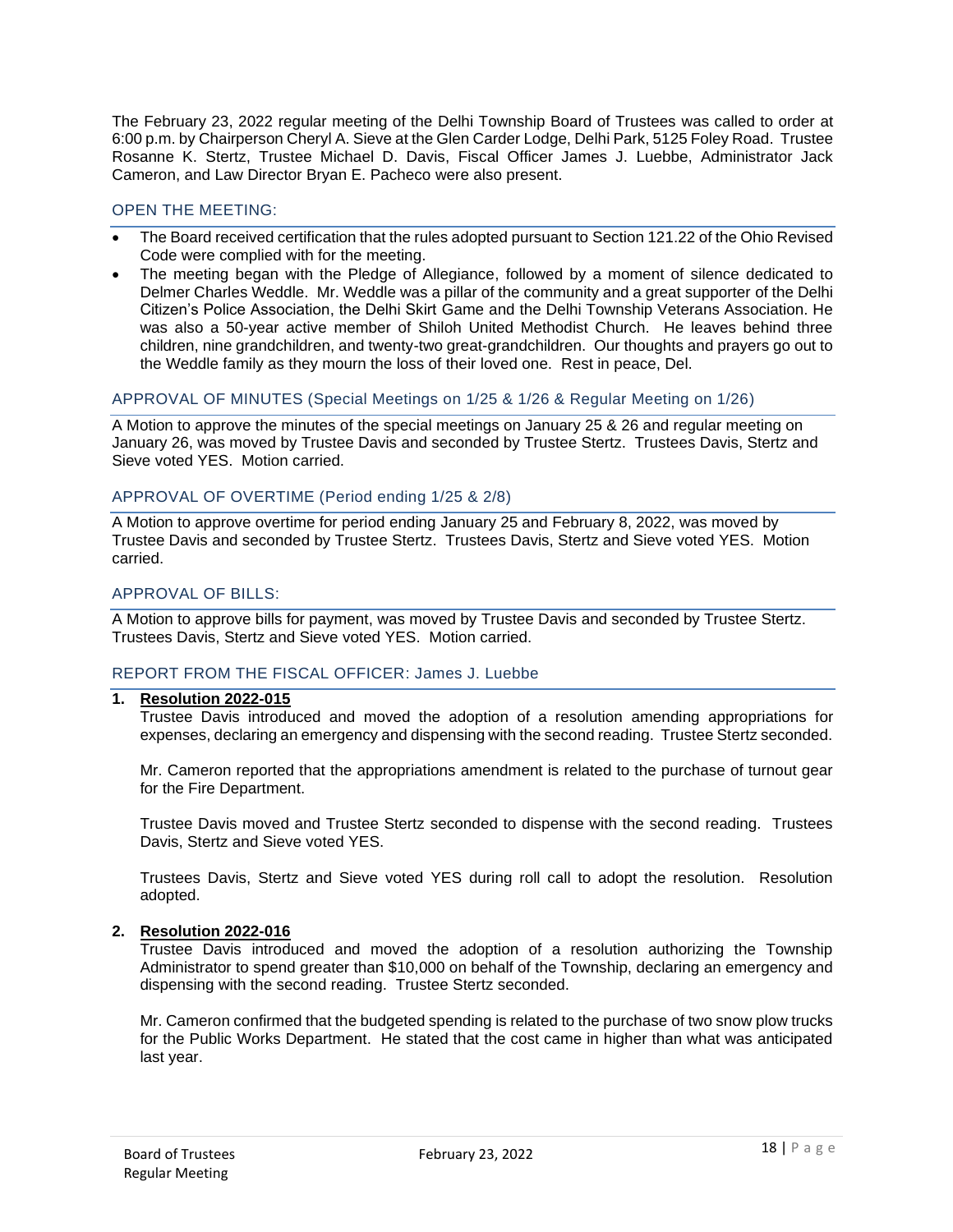Mr. Ripperger reported that while the purchase was scheduled in the TIF budget for the past five years with the estimated cost staying the same, this year's quote came in much higher due to the inflationary cost of goods and services.

Trustee Davis moved and Trustee Stertz seconded to dispense with the second reading. Trustees Davis, Stertz and Sieve voted YES.

Trustees Davis, Stertz and Sieve voted YES during roll call to adopt the resolution. Resolution adopted.

3. **Significant Transactions**: March 3 Payroll in the amount of \$315,000; March 17 Payroll in the amount of \$311,000; \$51,000b check cut to Harrison Excavation for the demolition work on Rapid Run Road; \$38,000 check cut to Stryker Sales Corp. for two LUCAS chest compression systems; and a check for \$47,000 payable to BSC for design services for Delhi Towne Square.

**Receipts**: \$4,225,000 for Real Estate tax advancement; \$45,000 for Cable Franchise fees; \$29,000 from the Local Government Fund, \$27,000 from the Gasoline Fund, and \$18,000 from the Permissive Motor Vehicle License Tax.

## TRUSTEES' CORRESPONDENCE:

- With regard to the new playground in Delhi Park as becoming a place for teenagers to congregate, Trustee Davis thanked Park staff and Police Officers for their efforts monitoring the park and playground area and keeping it safe for park patrons and surrounding neighbors.
- Trustee Davis referenced the receipt of correspondence regarding properties adjacent to the park to be addressed at another time.
- Reference some positive comments regarding snow removal during recent snow and ice storms, Trustee Stertz thanked staff who were out clearing the snow and ice from township streets.
- With regard to correspondence received by the office, Trustee Stertz commented that all correspondence is reviewed and if appropriate responded to; however, if you would submit a comment or question and not receive a response, please know that it is because we are not able to comment on certain topics.
- Reference the recent snow and ice storms, Trustee Sieve recognized the efforts of the crew who worked on snow removal and the police officers who provided extra monitoring.

# SPECIAL PRESENTATION: Police Commendation Award Ceremony: Police Officer Heather Taylor

- Police Chief Howarth opened the special presentation with a synopsis of the April 24, 2002 missing persons cold case involving a mother, Stephanie Van Nguyen, and her two children, Kristina, age 4, and John, age 3, and on its 20<sup>th</sup> anniversary, and a request from Officer Heather Taylor in March, 2021, to re-open the case.
- Over the next seven months, Officer Taylor worked with multiple local, state and federal agencies and on October 15, 2021, conservation officers with the Indiana Department of Natural Resources and the Hamilton County Police Association Dive Team were able to locate and identify Mrs. Van Nguyen's vehicle in the Ohio River, located in Aurora Indiana in 53' of water just 300' off shore. A human remain was found in the vehicle. In January of this year, the bone was confirmed a positive DNA match and identified as Stephanie Van Nguyen.
- Ms. Taylor shared her case study, including some of the pivotal moments, agencies and individuals involved in the case who helped in the recovery of the car and identification of Stephanie Van Nguyen.
- Officer Taylor's Patrol Supervisor and the Investigation's Lieutenant made the commendation for the extraordinary achievement and significant notorious service award through the Delhi Township Police Department. Chief Howarth presented Officer Taylor with her ribbon.
- Officer Taylor was also recognized by the Hamilton County Police Association for her outstanding service at their awards banquet in January of this year.
- Partnering agencies who assisted with the case over the years: Ohio BCI Cold Case Unit; The National Weather Service; US Coast Guard; Indiana Dept of Natural Resources; Hamilton County Police Association Dive Team; FBI; Indiana Gaming Commission; The Department of Army Corp of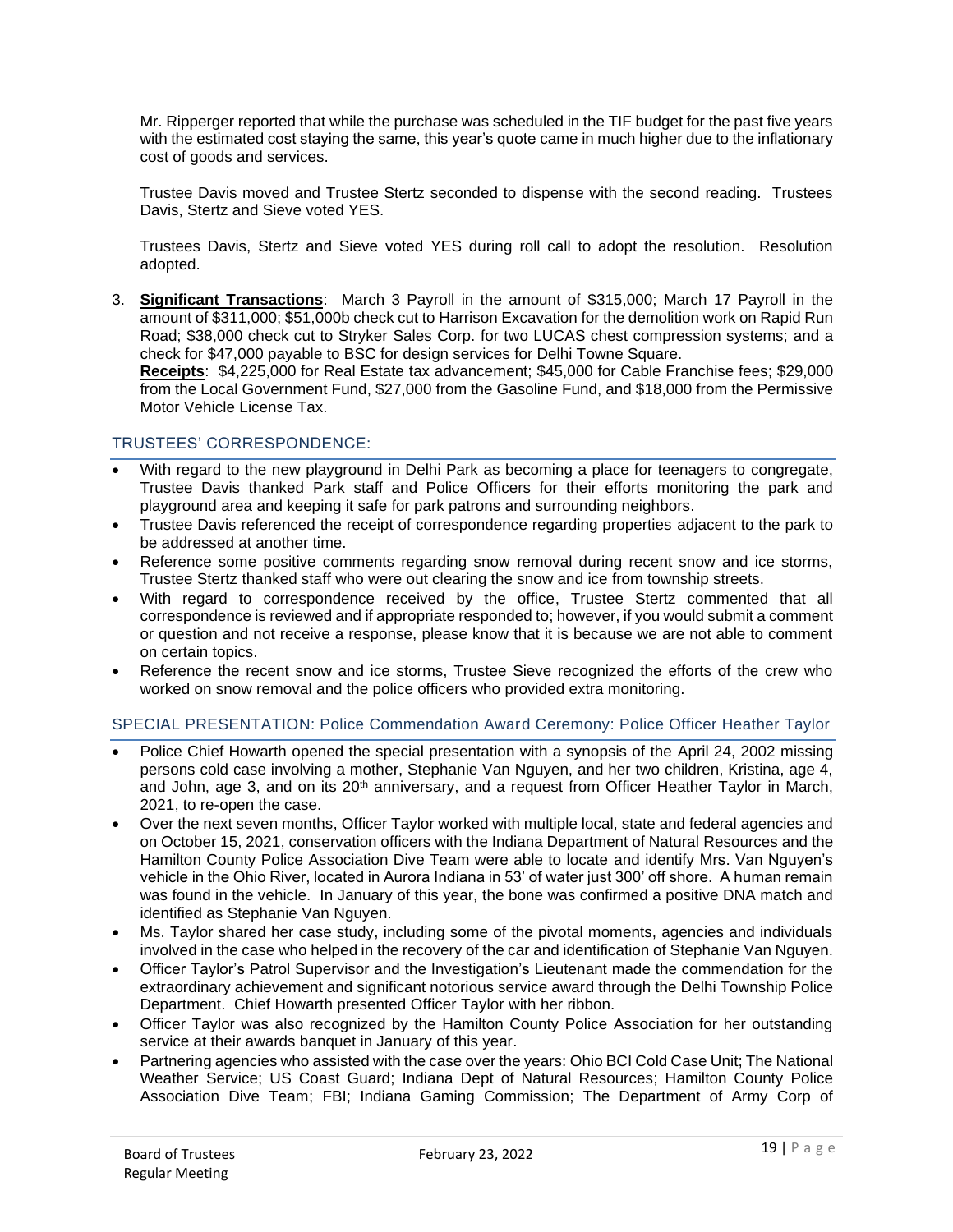Engineers; The Royal Canadian Mounted Police; The Department of Treasury; The Department of Homeland Security and Immigration Customs; The Army Corp of Engineers; NAMIS Fingerprint Unit, under the US Department of Justice; Ohio BCI Crime Lab; FBI Behavior Unit, Quantico, Virginia.

• The Trustees and Fiscal Officer expressed their gratitude for Officer Taylor's commitment to the solving the cold case and for finding a conclusion for Stephanie Van Nguyen's family.

## FIRE DEPARTMENT: Chief Doug Campbell

# **1. Hiring Recommendation**

A Motion to Approve the hiring of Donald J. Burke as Part-Time Firefighter/EMT in the Fire Department at the rate per the collective bargaining agreement with the Delhi Firefighters Association and successful completion of the pre-employment physical, drug testing, and background check effective on February 23, 2022, was moved by Trustee Davis and seconded by Trustee Stertz. Trustees Davis, Stertz and Sieve voted YES. Motion carried.

### **2. Resignation Recommendation**

A Motion to Accept the voluntary resignation of Part-Time Firefighter/Paramedic Eric P. Moorman effective on February 25, 2022, was moved by Trustee Davis and seconded by Trustee Stertz. Trustees Davis, Stertz and Sieve voted YES. Motion carried.

Welcome to Donald Burke, and best of luck to Eric Moorman in his future endeavors.

### PARKS & RECREATION: Assistant Township Administrator Greg DeLong

- Accepting applications for summer seasonal help.
- Accepting applications for Full-Time Parks Maintenance Worker.
- Also looking for volunteers for summer gardening at Floral Paradise Gardens.
- Events and summer concerts are being planned for the summer.

### POLICE DEPARTMENT: (No Agenda Items)

### PUBLIC WORKS DEPARTMENT: (No Agenda Items)

ADMINISTRATION: (No Agenda Items)

#### COMMUNITY DEVELOPMENT: Assistant Administrator Greg DeLong

#### **1. Resolution 2022-017**

Trustee Davis introduced and moved the adoption of a resolution certifying violation abatement expenses at 428 Vaughn Road to the County Auditor for assessment, declaring an emergency and dispensing with the second reading. Trustee Stertz seconded.

Trustee Davis moved and Trustee Stertz seconded to dispense with the second reading. Trustees Davis, Stertz and Sieve voted YES.

Trustees Davis, Stertz and Sieve voted YES during roll call to adopt the resolution. Resolution adopted.

#### **2. Resolution 2022-018**

Trustee Davis introduced and moved the adoption of a resolution declaring nuisance for accumulated debris at 4819 Mayhew Avenue, declaring an emergency and dispensing with the second reading. Trustee Stertz seconded.

Trustee Davis moved and Trustee Stertz seconded to dispense with the second reading. Trustees Davis, Stertz and Sieve voted YES.